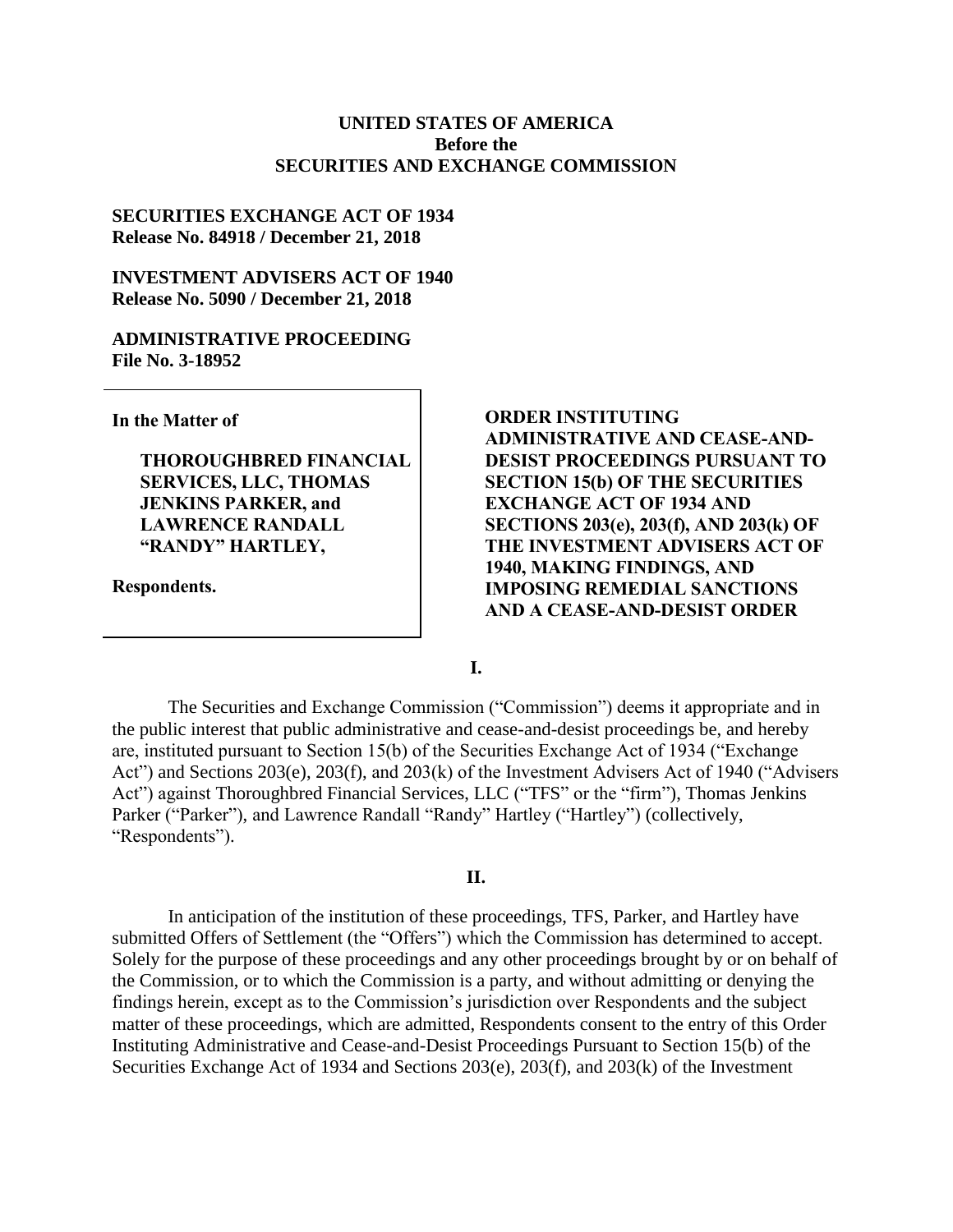Advisers Act of 1940, Making Findings, and Imposing Remedial Sanctions and a Cease-and-Desist Order ("Order"), as set forth below.

#### **III.**

On the basis of this Order and Respondents' Offers, the Commission finds<sup>1</sup> that:

#### **Summary**

These proceedings arise from breaches of fiduciary duty and inadequate disclosures by TFS, a registered investment adviser and broker-dealer, Parker and Hartley in connection with their mutual fund share class selection practices, as well as misleading statements and omissions they made upon revising TFS's practices after a Commission examination. Between at least October 2012 and August 2016 (the "Relevant Period"), Respondents invested, recommended or held certain advisory client assets in mutual fund share classes that paid fees pursuant to Rule 12b-1 under the Investment Company Act of 1940 ("12b-1 fees") instead of available, lower-cost share classes of the same funds without 12b-1 fees. TFS (as a broker-dealer) and Parker and Hartley (as TFS registered representatives) received the 12b-1 fees based on these investments. These practices created a conflict of interest, were contrary to Respondents' disclosures regarding TFS's Code of Ethics, and were not disclosed adequately to firm clients in TFS's Forms ADV or otherwise. Respondents also breached their duty to seek best execution for their clients by investing them in mutual fund share classes with 12b-1 fees rather than lower-cost share classes of the same funds. Moreover, by choosing higher-cost share classes for firm clients, TFS, in some client transactions, avoided paying certain mutual fund transaction clearance, or "ticket," charges that TFS otherwise would have paid.

During the Relevant Period, TFS failed to adopt and implement written policies and procedures reasonably designed to prevent violations of the Advisers Act and the rules thereunder in connection with its mutual fund share class selection practices. Finally, in the process of converting clients to lower-cost share classes after receiving a Commission examination deficiency letter in April 2016, various firm investment adviser representatives ("IARs"), including Parker and Hartley, made misleading statements and omissions to clients about the prior costs and availability of lower-cost share classes, while at the same time asking many of the same clients to agree to higher account management fees, which nearly all clients accepted.

By virtue of this conduct, TFS, Parker, and Hartley willfully violated Section 206(2) of the Advisers Act, and TFS also willfully violated Sections 206(4) and 207 of the Advisers Act and Rule 206(4)-7 thereunder.

<sup>&</sup>lt;sup>1</sup> The findings herein are made pursuant to Respondents' Offers of Settlement and are not binding on any other person or entity in this or any other proceeding.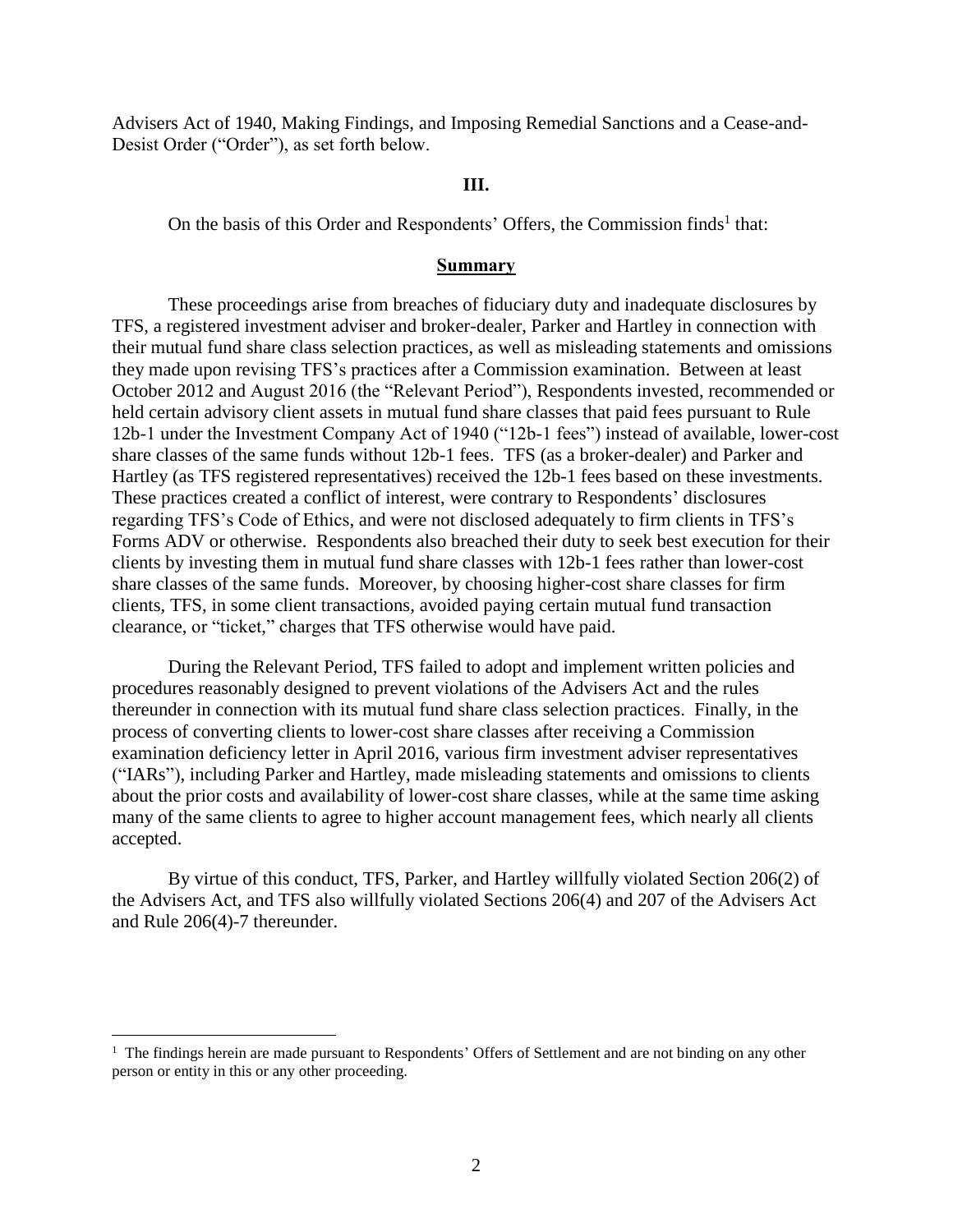## **Respondents**

1. **TFS**, a Tennessee limited liability company based in Brentwood, Tennessee, has been registered with the Commission as an investment adviser and broker-dealer since August 1999 and January 2000, respectively. TFS provides advisory services through its IARs, most of whom are also registered representatives of TFS's broker-dealer operations. In its March 2018 Form ADV, TFS reported regulatory assets under management of approximately \$1.8 billion.

2. **Parker**, 66 and a resident of Nashville, Tennessee, is President of TFS and has been both an IAR and registered representative of the firm since 2000. While Parker does not have a direct personal ownership interest in TFS, the Parker Family Trust, for which Parker's spouse serves as trustee, holds a fifty (50) percent ownership interest in the firm.

3. **Hartley**, 56 and a resident of Brentwood, Tennessee, has been both an IAR and registered representative of TFS since 2000. Hartley personally holds an eight (8) percent ownership interest in TFS.

## **Background**

4. During the Relevant Period, TFS offered asset management services to its advisory clients through various programs, including programs managed on a discretionary basis by TFS IARs ("TFS Advisory Programs"). Clients paid TFS an asset-based fee for asset management. In addition, TFS agreed to pay any transaction-based fee, or "ticket charge," for the purchase or sale of mutual fund shares in client accounts.

5. Mutual funds typically offer investors different types of shares or "share classes." Each share class represents an interest in the same portfolio of securities with the same investment objective. The primary difference among the share classes is their fee structure.

6. For example, some mutual fund share classes charge 12b-1 fees to cover fund distribution and sometimes shareholder service expenses. These recurring fees, which are included in a mutual fund's total annual fund operating expenses, vary by share class, but typically range from 25 to 100 basis points. They are deducted from the mutual fund assets on an ongoing basis. Recurring 12b-1 fees are paid to the fund's distributor or principal underwriter, which generally remits the fees to the broker-dealer that distributed or sold the shares. TFS typically purchased, recommended, or held client assets in mutual fund share classes that charged 12b-1 fees (hereinafter, "Class A" shares") between 15 to 25 basis points.

7. Many mutual funds also offer share classes that do not charge 12b-1 fees (e.g., "Institutional class" or "Class I" shares, as well as Class F2, Class Y, and Class Z shares (collectively, "Class I shares")).<sup>2</sup> An investor who holds Class I shares of a mutual fund will usually pay lower total annual fund operating expenses over time – and thus will almost always earn higher returns – than one who holds a share class of the same fund that charges 12b-1 fees.

<sup>2</sup> Share classes that do not charge 12b-1 fees also go by a variety of other names in the mutual fund industry. As used in this Order, the term "Class I shares" refers generically to share classes that do not charge 12b-1 fees.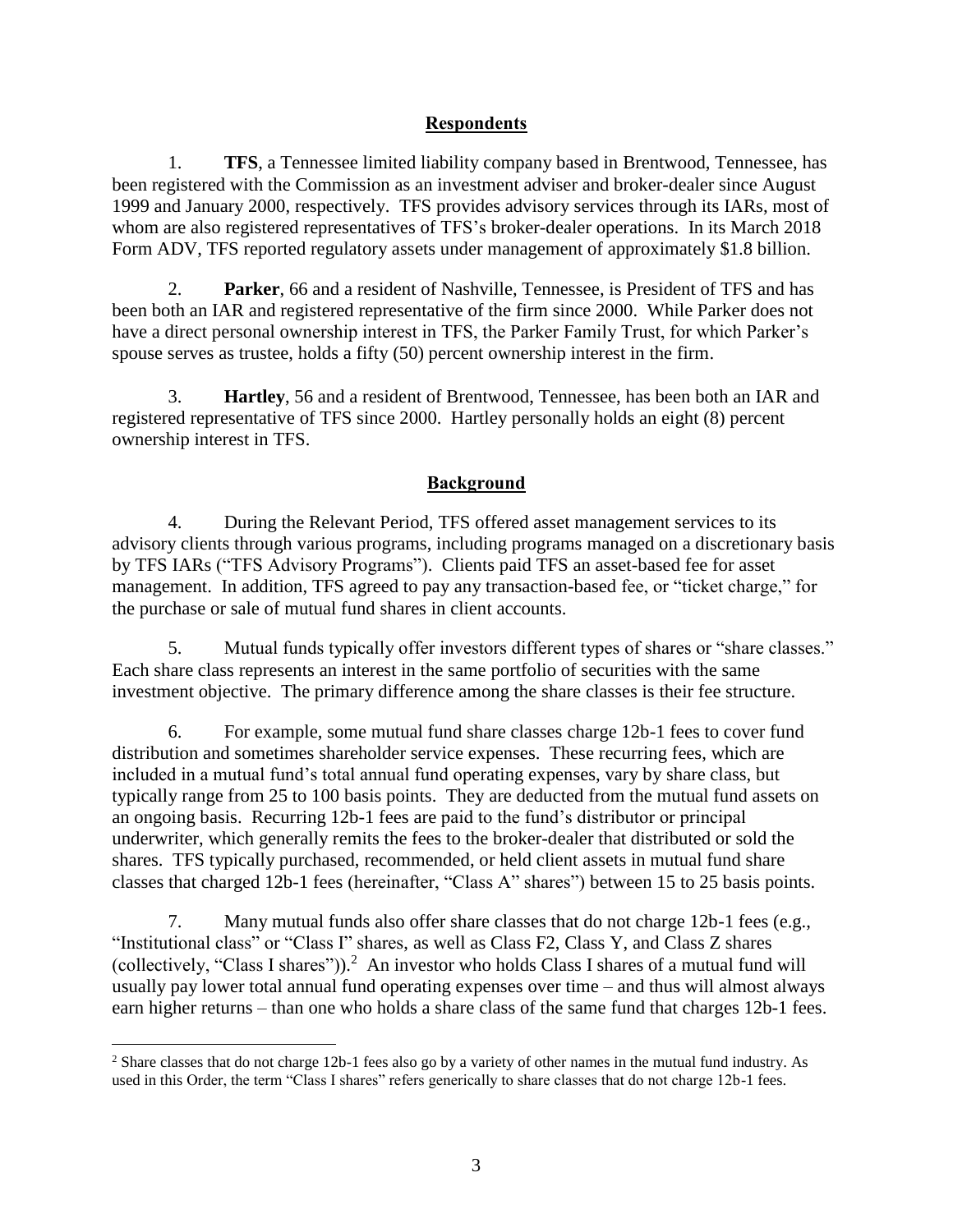Therefore, if a mutual fund offers a Class I share, and an investor is eligible to own it, it is often, though not always, better for the investor to purchase or hold the Class I share.

8. During the Relevant Period, TFS advised clients to purchase or hold<sup>3</sup> mutual fund share classes that charged 12b-1 fees when lower-cost share classes of those same funds were available to those clients. TFS received 12b-1 fees that it would not have collected had those clients been invested in the available lower-cost share classes.

## **TFS's Mutual Fund Share Class Selection Practices**

9. During the Relevant Period, TFS's Forms ADV Part 2A ("TFS's Forms ADV") disclosed that TFS "may" receive 12b-1 fees from funds based on certain client investments. While TFS's Forms ADV acknowledged that "[i]n situations where the client has a choice between mutual funds that pay a 12b-1 fee to TFS and others that do not, TFS has a potential conflict of interest," TFS's Forms ADV went on to assure clients that the "TFS Code of Ethics prohibits the TFS representative from preferring his or her interests to those of the client."

10. To supplement TFS's advisory fee, the firm's long-established business practice was to invest client assets in Class A shares, or other similar share classes, keep a portion of the 12b-1 fees and share the remainder of those fees with its IARs. This practice continued as lowercost share classes for the same funds became available for TFS to purchase for, or recommend to, its clients, despite the firm's disclosures stating that its Code of Ethics prohibited TFS IARs from preferring their own interests to those of their clients. Moreover, between October 2012 and March 2016, TFS never disclosed to clients that it would invest client assets in mutual fund share classes for which TFS received a 12b-1 fee when there was a lower-cost share class available for the same mutual fund.

11. During the Relevant Period, TFS purchased, recommended or held clients in approximately 170 fund-specific share classes with avoidable 12b-1 fees.

## **Parker and Hartley**

12. During the Relevant Period, both Parker and Hartley understood that advisory clients, as a general matter, could avoid 12b-1 fees by investing in Class I shares and other lower-cost share classes of a fund, when such a share class was available to their clients.

13. However, neither Parker nor Hartley regularly reviewed fund prospectus materials in order to assess whether lower-cost share classes for the same mutual fund were available for their clients in TFS Advisory Programs. Instead, Parker and Hartley typically placed their advisory clients, including dozens whom they jointly advised, into higher-cost Class A shares with avoidable 12b-1 fees.

<sup>&</sup>lt;sup>3</sup> In many cases, mutual funds permit certain advisory clients who hold shares in classes charging 12b-1 fees to convert those shares to Class I shares that do not charge 12b-1 fees without cost or tax consequences to the investment adviser's clients when the advisory clients become eligible to own the Class I shares.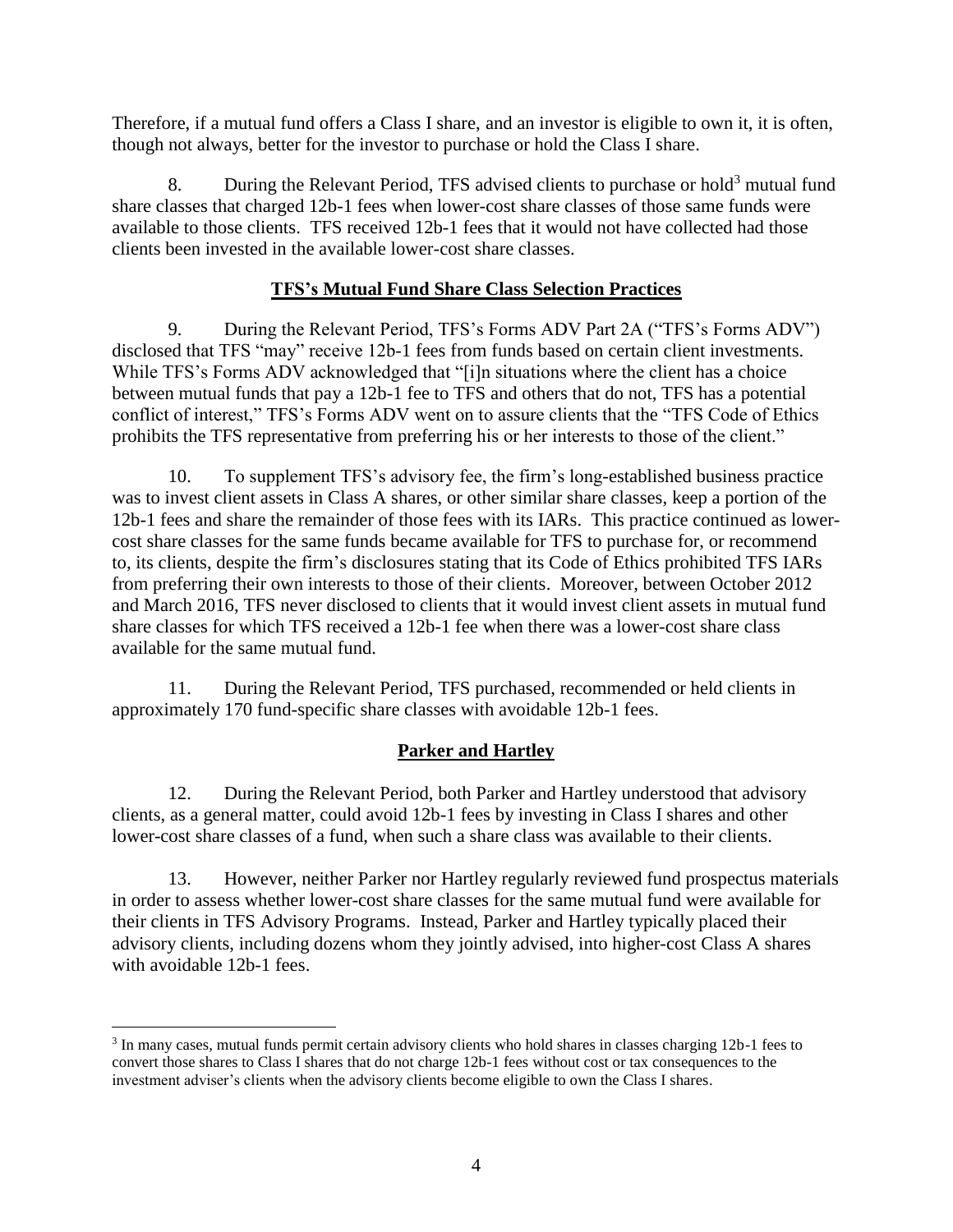14. Further, during the Relevant Period, Parker and Hartley provided their respective advisory clients with Form ADV Part 2B Brochure Supplements ("Supplements"). The Supplements disclosed that both Parker and Hartley received "commissions … including distribution or service ("trail") ("12b-1") fees from the sale of mutual funds. This practice gives [each] an incentive to recommend investment products based upon compensation received, rather than the client's needs." As with TFS's Forms ADV, the Supplements also added that "the TFS Code of Ethics prohibits [each] from preferring his interests to those of the TFS client."

15. However, both Parker and Hartley failed to disclose in their Supplements that they routinely increased their compensation at the expense of their clients by regularly investing their advisory clients in mutual fund share classes with 12b-1 fees when lower-cost share classes for the same funds were available. The resulting business practices of Parker and Hartley were contrary to the disclosure to clients in their respective Supplements that TFS's Code of Ethics prohibited such practices.

16. During the Relevant Period, Parker and Hartley were the top two recipients of avoidable 12b-1 fees at the firm.

## **Failure to Seek Best Execution**

17. Section 206 of the Advisers Act imposes on investment advisers a fiduciary duty to act for the benefit of their clients. That duty includes, among other things, an obligation to seek best execution for client transactions. *See, e.g.*, *Interpretive Release Concerning the Scope of Section 28(e) of the Securities Exchange Act of 1934 and Related Matters*, Exchange Act Rel. No. 23170 (Apr. 28, 1986) (stating that money managers, as fiduciaries to their clients, have an obligation to "execute securities transactions for clients in such a manner that the client's total cost or proceeds in each transaction is the most favorable under the circumstances*.*").

18. By causing certain advisory clients to invest in or hold mutual fund share classes that charged 12b-1 fees when such clients were eligible for lower-cost share classes of the same funds, Respondents violated their respective duties to seek best execution for those transactions.

## **Ticket Charges Avoided**

19. Certain mutual fund transactions in TFS client accounts incurred clearance, or "ticket," charges imposed by the clearing broker-dealer with which TFS had contracted to execute its client transactions. Pursuant to these agreements, TFS paid any required ticket charges for its own clients' transactions.

20. TFS's clearing broker-dealer did not impose ticket charges for Class A share transactions of certain mutual funds, but did impose such charges on certain Class I share class transactions. As a result, by purchasing Class A shares for advisory clients, TFS not only benefited from receiving the 12b-1 fees, but, in certain client transactions, also avoided the ticket charges that it would have otherwise paid during the Relevant Period pursuant to the client agreements.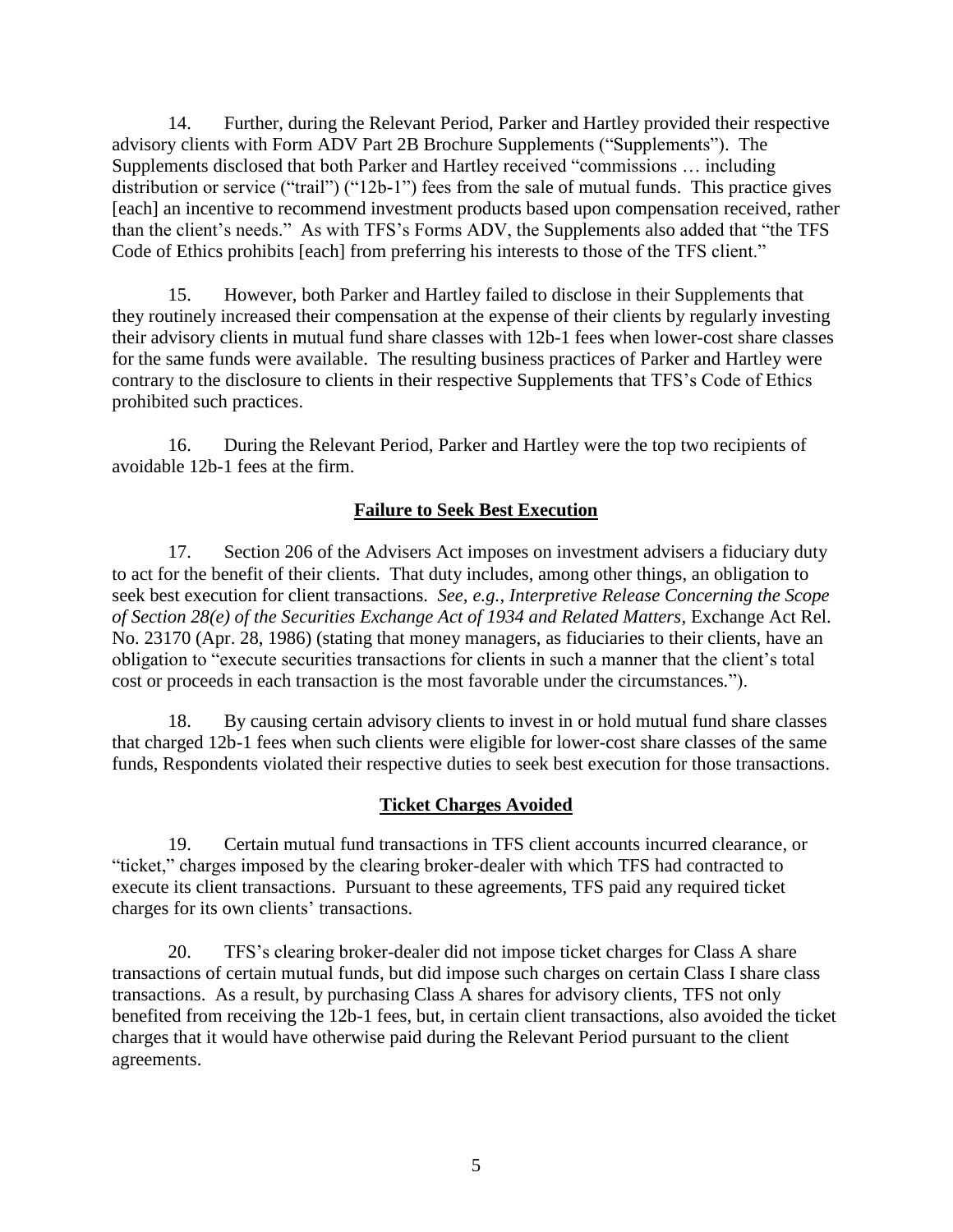## **TFS's Policies and Procedures**

21. During the Relevant Period, TFS also failed to adopt and implement written policies or procedures reasonably designed to prevent violations of the Advisers Act by its IARs in connection with their share class selection practices for clients. Notably, TFS did adopt a written compliance procedure requiring that firm IARs must "provide a complete and balanced disclosure" to clients including, among other topics, "the distinctions among classes of a multiclass fund." However, TFS failed to implement the procedure so that it resulted in clients receiving an explanation as to the differences among share classes in which the clients were invested, including an explanation as to whether a share class had 12b-1 fees and whether any conflict of interest was thereby created due to the availability of a lower-cost alternative share class of the same fund without 12b-1 fees.

22. Further, TFS also failed to have in place a reasonably designed process for regularly reviewing fund prospectus materials to assess whether a client had become eligible for conversion to a lower-cost share class without 12b-1 fees.

## **TFS's 2016 Share Conversions**

23. As mutual funds made Class I share classes more widely available prior to and throughout the Relevant Period, those funds also began allowing newly eligible clients holding Class A shares to convert those shares to non-12b-1 fee shares, such as Class I shares, at the request of investment advisers, such as TFS. These so-called "share class conversions" were allowed to occur on a tax-free basis and without any charge or fee to the client or the investment adviser. Over the Relevant Period, TFS could have converted the Class A shares of certain mutual funds held by its clients to Class I shares and thereby reduced client expenses.

24. In May 2016, a compliance inspection and examination by Commission staff resulted in a deficiency letter being issued to TFS concerning the firm's mutual fund share class selection practices. Following receipt of this letter, TFS began a process of converting its clients holding Class A shares to lower-cost share classes (without 12b-1 fees) of the same funds. Because TFS would no longer receive revenue from 12b-1 fees, TFS and its IARs sought to negotiate higher advisory fees with certain of its clients. Ultimately, while some of these clients had no advisory fee increases, many of the clients agreed to pay an additional 10 to 20 basis points or more in advisory fees.

25. During this mid-2016 share class conversion process, certain TFS IARs, without retrospectively assessing the specific funds in which their clients were invested, sent communications to clients containing misleading statements and omissions concerning the prior availability and minimum purchase requirements of Class I shares. Certain of these communications indicated that, prior to the 2016 share class conversions, it was generally not possible to avoid 12b-1 fees without making minimum investments of \$500,000 to \$1,000,000 in Class I shares, omitting that many funds, in which TFS clients were invested, had already waived such minimums for advisory clients, or did not impose such minimums in the first place during the Relevant Period. In fact, many TFS clients who received these 2016 communications, in which certain clients also were asked to accept higher account management fees, previously had incurred numerous avoidable 12b-1 fees from their investments in higher-cost share classes when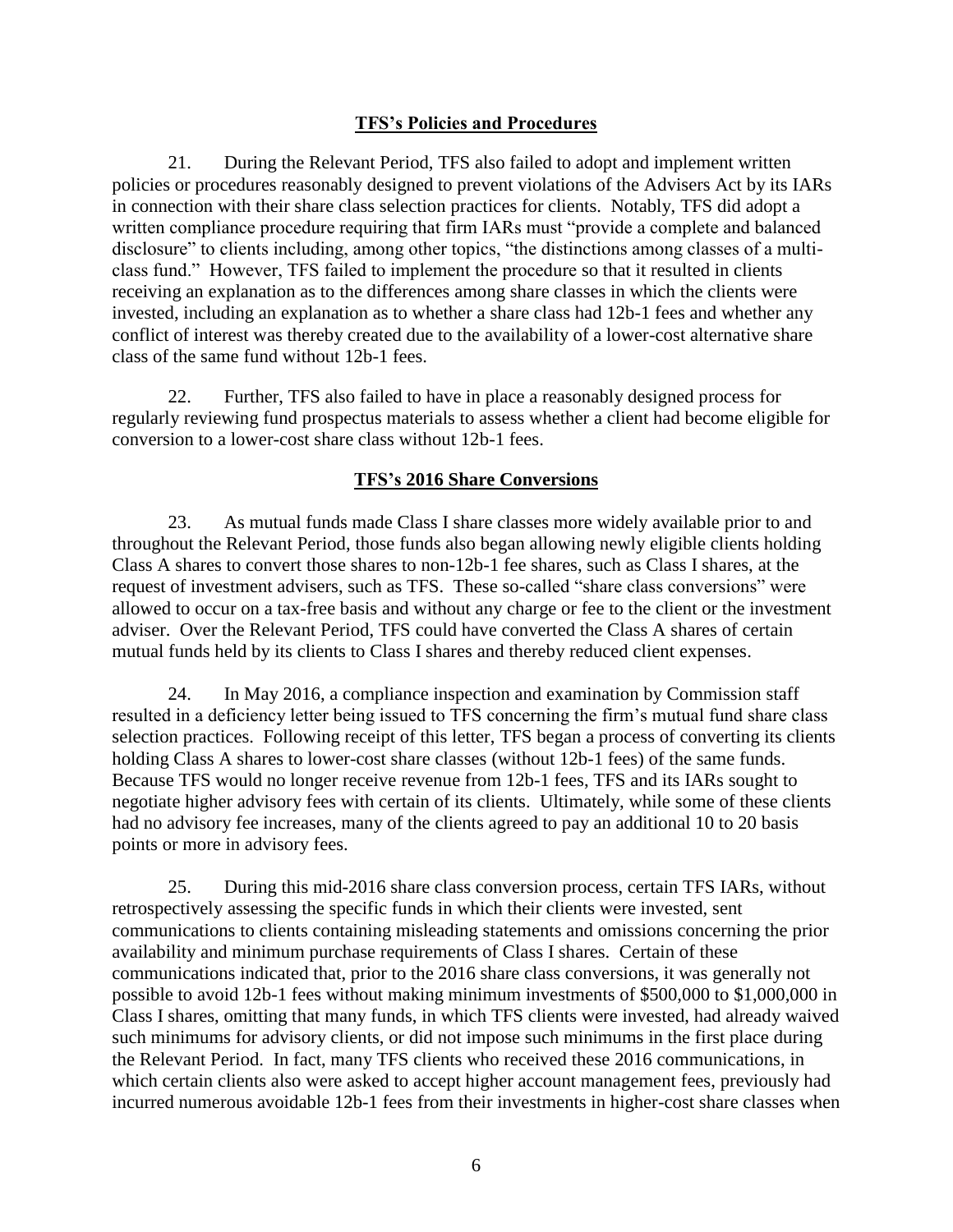lower-cost shares were available. Both Parker and Hartley drafted and sent communications to clients containing misleading statements and omissions.

## **VIOLATIONS**

26. As a result of the conduct described above, TFS, Parker, and Hartley each willfully<sup>4</sup> violated Section 206(2) of the Advisers Act, which prohibits an investment adviser, directly or indirectly, from engaging "in any transaction, practice, or course of business which operates as a fraud or deceit upon any client or prospective client." A violation of Section 206(2) may rest on a finding of simple negligence. *SEC v. Steadman*, 967 F.2d 636, 643 n.5 (D.C. Cir. 1992) (citing *SEC v. Capital Gains Research Bureau, Inc.*, 375 U.S. 180, 195 (1963)). Proof of scienter is not required to establish a violation of Section 206(2) of the Advisers Act. *Id*.

27. Section 206(4) of the Advisers Act and Rule 206(4)-7 thereunder require a registered investment adviser to, among other things, "[a]dopt and implement written policies and procedures reasonably designed to prevent violation" of the Advisers Act and its rules. As a result of the conduct described above, TFS willfully violated Section 206(4) of the Advisers Act and Rule 206(4)-7 thereunder.

28. As a result of the conduct described above, TFS willfully violated Section 207 of the Advisers Act, which makes it "unlawful for any person willfully to make any untrue statement of a material fact in any registration application or report filed with the Commission . . . or willfully to omit to state in any such application or report any material fact which is required to be stated therein."

# **UNDERTAKINGS**

29. Notice to Advisory Clients. Within 30 days of the entry of this Order, TFS shall notify affected investors (*i.e.*, those former and current clients who, during the Relevant Period of inadequate disclosure, purchased or held 12b-1 fee paying share class mutual funds when a lower-cost share class of the same fund was available to the client) (hereinafter, "affected investors") of the settlement terms of this Order in a clear and conspicuous fashion.

30. Certificate of Compliance. TFS shall certify, in writing, its compliance with the undertaking set forth above. The certification shall identify the undertaking, provide written evidence of compliance in the form of a narrative, and be supported by exhibits sufficient to demonstrate compliance. The Commission staff may make reasonable requests for further evidence of compliance, and TFS agrees to provide such evidence. The certification and supporting material shall be submitted to Stephen E. Donahue, Esq., Assistant Regional Director, U.S. Securities and Exchange Commission, Atlanta Regional Office, 950 East Paces Ferry Road

 $4\,$  A willful violation of the securities laws means merely "that the person charged with the duty knows what he is doing.'" *Wonsover v. SEC*, 205 F.3d 408, 414 (D.C. Cir. 2000) (quoting *Hughes v. SEC*, 174 F.2d 969, 977 (D.C. Cir. 1949)). There is no requirement that the actor "'also be aware that he is violating one of the Rules or Acts.'" *Id*. (quoting *Gearhart & Otis, Inc. v. SEC*, 348 F.2d 798, 803 (D.C. Cir. 1965)).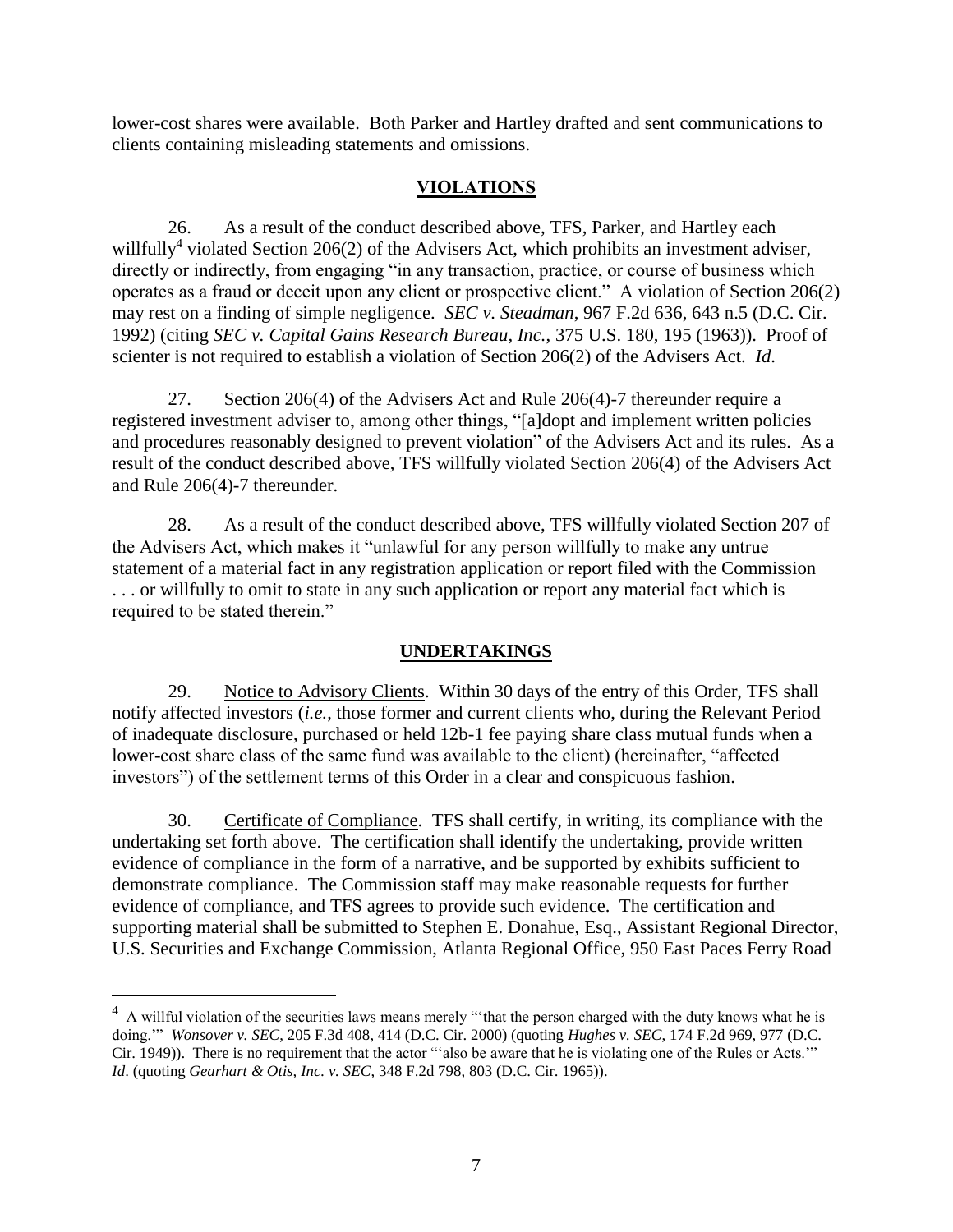NE, Suite 900, Atlanta, Georgia 30326, no later than sixty (60) days from the completion of the undertaking.

### **IV.**

In view of the foregoing, the Commission deems it appropriate and in the public interest to impose the sanctions agreed to in the Offers of TFS, Parker, and Hartley, respectively.

Accordingly, pursuant to Sections 15(b)(4) and 15(b)(6) of the Exchange Act and Sections 203(e), 203(f), and 203(k) of the Advisers Act, it is hereby ORDERED that:

A. Respondents shall cease and desist from committing or causing any violations and any future violations of Section 206(2) of the Advisers Act, and TFS also shall cease and desist from committing or causing any violations and any future violations of Sections 206(4) and 207 of the Advisers Act and Rule 206(4)-7 thereunder.

B. Respondents are each censured.

C. Respondents shall pay disgorgement, prejudgment interest, and civil monetary penalties totaling \$1,679,241.88 as follows:

- (i) TFS shall pay disgorgement of \$740,250.20, prejudgment interest of \$108,368.10, and a civil penalty of \$260,000, consistent with the provisions of this Subsection C;
- (ii) Parker shall pay disgorgement of \$217,883.16, prejudgment interest of \$31,750.80, and a civil penalty of \$75,000, consistent with the provisions of this Subsection C.
- (iii) Hartley shall pay disgorgement of \$158,032.42, prejudgment interest of \$22,957.20, and a civil penalty of \$65,000, consistent with the provisions of this Subsection C.
- (iv) Pursuant to Section 308(a) of the Sarbanes-Oxley Act of 2002, as amended, a Fair Fund is created for the \$1,679,241.88 in disgorgement, prejudgment interest, and civil penalties paid by Respondents, as described above, for distribution to current or former advisory clients who incurred 12b-1 fees on investments in mutual fund share classes where Respondents could have invested such clients in mutual fund share classes of the same funds without 12b-1 fees during the Relevant Period (each, an "affected investor"). Amounts ordered to be paid as civil money penalties pursuant to this Order shall be treated as penalties paid to the government for all purposes, including all tax purposes. To preserve the deterrent effect of the civil penalty, Respondents agree that in any Related Investor Action, they shall not argue that they are entitled to, nor shall they benefit by, offset or reduction of any award of compensatory damages by the amount of any part of Respondents' payment of a civil penalty in this action ("Penalty Offset"). If the court in any Related Investor Action grants such a Penalty Offset, Respondents agree that they shall, within 30 days after entry of a final order granting the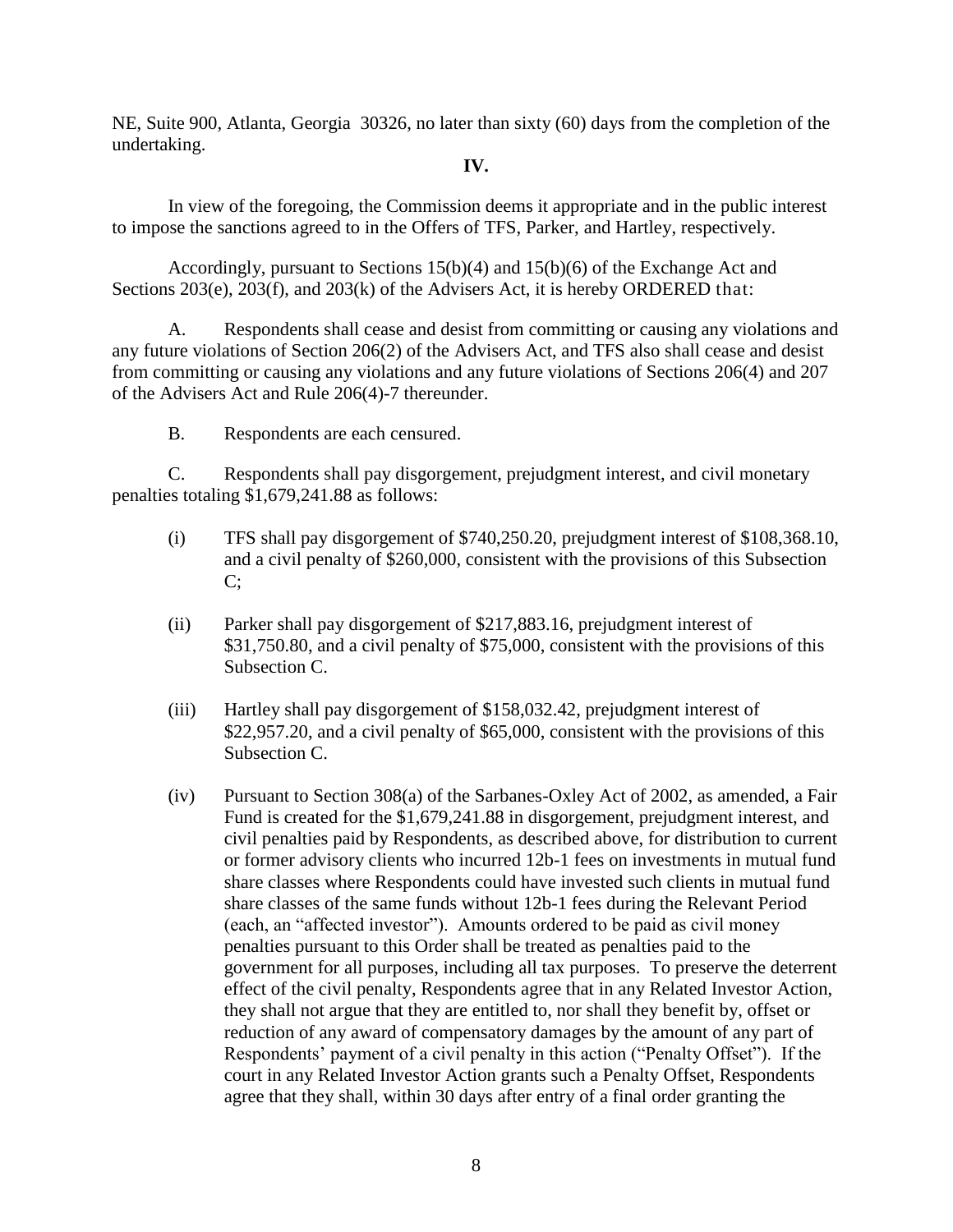Penalty Offset, notify the Commission's counsel in this action and pay the amount of the Penalty Offset to the Securities and Exchange Commission. Such a payment shall not be deemed an additional civil penalty and shall not be deemed to change the amount of the civil penalty imposed in this proceeding. For purposes of this paragraph, a "Related Investor Action" means a private damages action brought against Respondents by or on behalf of one or more investors based on substantially the same facts as alleged in the Order instituted by the Commission in this proceeding.

- (v) Within ten (10) days of the entry of this Order, Respondents shall deposit \$1,679,241.88 of the disgorgement, prejudgment interest, and civil penalties (the "Fair Fund") into an escrow account ("Escrow Account") not unacceptable to the Commission staff and shall provide the Commission staff with evidence of such deposit in a form acceptable to the Commission staff. If timely payment of disgorgement and prejudgment interest is not made, additional interest shall accrue pursuant to SEC Rule of Practice 600 [17 C.F.R. § 201.600], and if timely payment of the civil penalties is not made, additional interest shall accrue pursuant to 31 U.S.C. § 3717.
- (vi) TFS shall be responsible for administering the Fair Fund and shall hire a professional not unacceptable to the staff of the Commission, at its own cost, to assist it in the administration of the distribution. The costs and expenses of administering the Fair Fund, including any such professional services, shall be borne by TFS and shall not be paid out of the Fair Fund.
- (vii) TFS shall distribute the amount of the Fair Fund to affected investors pursuant to a disbursement calculation (the "Calculation") that will be submitted to, reviewed, and approved by the Commission staff in accordance with Paragraph (viii) of this Subsection. The Calculation shall be subject to a *de minimis* threshold, as described in Paragraph (ix) below. No portion of the Fair Fund shall be paid to any affected investor account in which Respondents, or TFS's current or former officers, directors, or IARs, have a financial interest.
- (viii) TFS shall, within sixty (60) days of the entry of this Order, submit a proposed Calculation to the Commission staff for review and approval. At or around the time of submission of the proposed Calculation to the staff, TFS, along with any thirdparties or professionals retained by TFS to assist in formulating the methodology for its Calculation and/or administration of the distribution, shall make themselves available for a conference call with the Commission staff to explain the methodology used in preparing the proposed Calculation and its implementation, and to provide the staff with an opportunity to ask questions. TFS shall also provide to the Commission staff such additional information and supporting documentation as the Commission staff may request for the purpose of its review. In the event of one or more objections by the Commission staff to TFS's proposed Calculation or any of its information or supporting documentation, TFS shall submit a revised Calculation for the review and approval of the Commission staff or additional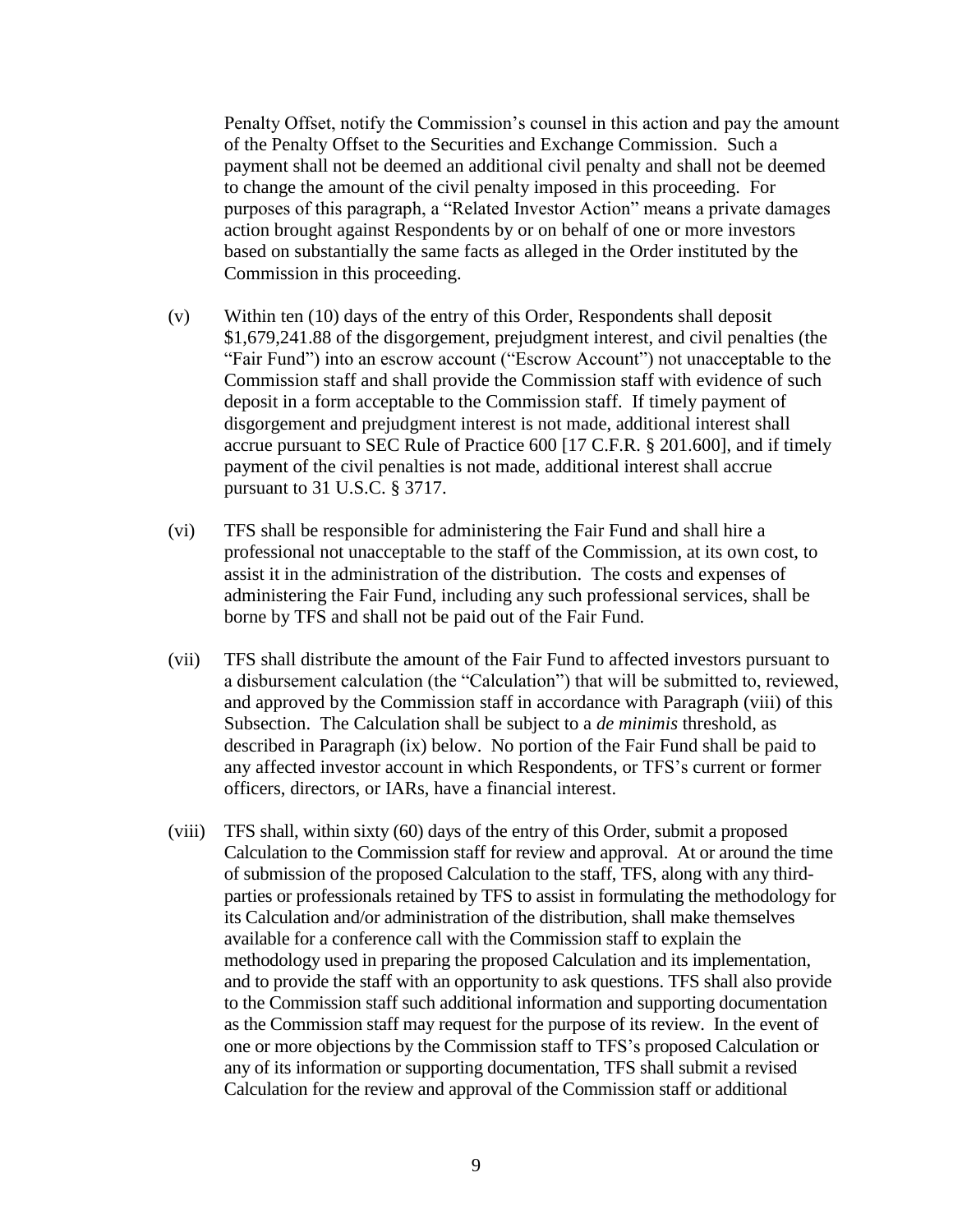information or supporting documentation within ten (10) days of the date that TFS is notified of the objection. The revised Calculation shall be subject to all of the provisions of this Subsection C.

- (ix) After the Calculation has been approved by the Commission staff, TFS shall submit a payment file (the "Payment File") for review and acceptance by the Commission staff demonstrating the application of the methodology to each affected investor. The Payment File should identify, at a minimum: (1) the name of each affected investor account; (2) the exact amount of the payment to be made from the Fair Fund to each affected investor account; and (3) the amount of any *de minimis* threshold to be applied.
- (x) TFS shall complete the distribution of all amounts payable to affected investor accounts within 90 days of the date the Commission staff accepts the Payment File unless such time period is extended as provided in Paragraph xiv of this Subsection C.
- (xi) If TFS is unable to distribute or return any portion of the Fair Fund for any reason, including an inability to locate an affected investor or a beneficial owner of an affected investor account or any factors beyond TFS's control, TFS shall transfer any such undistributed funds to the Commission for transmittal to the United States Treasury in accordance with Section  $21F(g)(3)$  of the Securities Exchange Act of 1934, pursuant to the instructions set forth in Subsection D below, when the distribution of the funds is complete and before the final accounting provided for in Paragraph xiii of this Subsection C is submitted to the Commission staff.
- (xii) A Fair Fund is a Qualified Settlement Fund ("QSF") under Section 468B(g) of the Internal Revenue Code ("IRC"), 26 U.S.C. §§ 1.468B.1-1.468B.5. TFS shall be responsible for any and all tax compliance responsibilities associated with the Fair Fund, including but not limited to tax obligations resulting from the Fair Fund's status as a QSF and the Foreign Account Tax Compliance Act ("FATCA"), and may retain any professional services necessary. The costs and expenses of tax compliance, including any such professional services, shall be borne by TFS and shall not be paid out of the Fair Fund.
- (xiii) Within 120 days after TFS completes the distribution of all amounts payable to affected investors, TFS shall return all undistributed funds to the Commission pursuant to the instructions set forth in Subsection D below. TFS shall then submit to the Commission staff a final accounting and certification of the disposition of the Fair Fund for Commission approval, which shall be in a format to be provided by the Commission staff. The final accounting and certification shall include: (1) the amount paid to each affected investor account; (2) the date of each payment; (3) the check number or other identifier of money transferred to each account; (4) the amount of any returned payment and the date received; (5) a description of any effort to locate a prospective payee whose payment was returned or to whom payment was not made for any reason; (6) the total amount,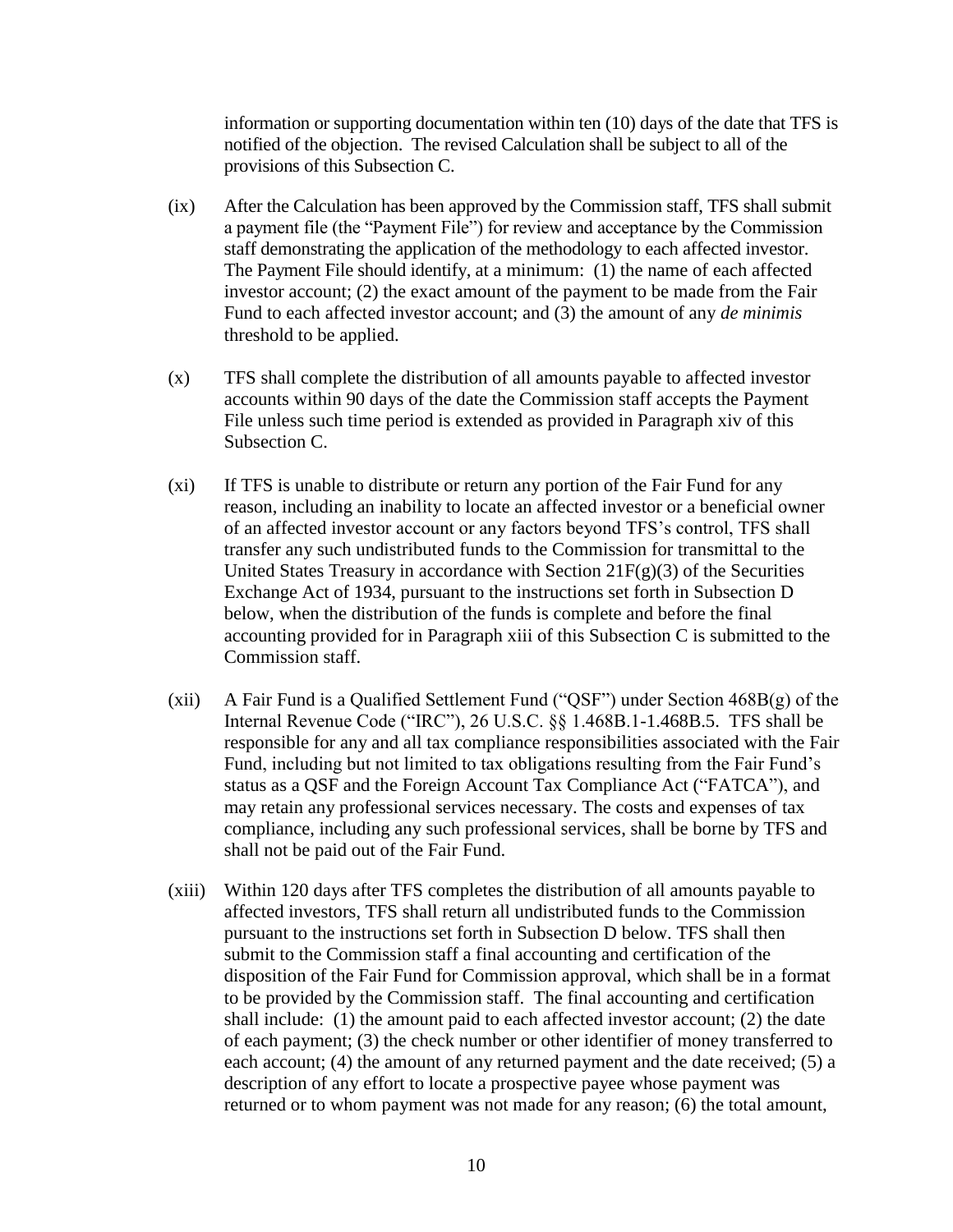if any, to be forwarded to the Commission for transfer to the United States Treasury; and (7) an affirmation that TFS has made payments from the Fair Fund to affected investor accounts in accordance with the Payment File approved by the Commission staff. TFS shall submit the final accounting and certification, together with proof and supporting documentation of such payment in a form acceptable to Commission staff, under a cover letter that identifies TFS, Parker, and Hartley as the Respondents in these proceedings and the file number of these proceedings to Stephen E. Donahue, Esq., Assistant Regional Director, U.S. Securities and Exchange Commission, Atlanta Regional Office, 950 East Paces Ferry Road NE, Suite 900, Atlanta, Georgia 30326, or such other address the Commission staff may provide. Any and all supporting documentation for the accounting and certification shall be provided to the Commission staff upon request, and TFS shall cooperate with any additional requests by the Commission staff in connection with the accounting and certification.

(xiv) The Commission staff may extend any of the procedural dates set forth in this Subsection C for good cause shown. Deadlines for dates relating to the Fair Fund shall be counted in calendar days, except if the last day falls on a weekend or federal holiday, the next business day shall be considered the last day.

D. Payments ordered pursuant to Subsections  $C(x_i)$  and  $(xiii)$  of this Order must be made in one of the following ways:

- (i) TFS may transmit payment electronically to the Commission, which will provide detailed ACH transfer/Fedwire instructions upon request;
- (ii) TFS may make direct payment from a bank account via Pay.gov through the SEC website at http://www.sec.gov/about/offices/ofm.htm; or
- (iii) TFS may pay by certified check, bank cashier's check, or United States postal money order, made payable to the Securities and Exchange Commission and hand-delivered or mailed to:

Enterprise Services Center Accounts Receivable Branch HQ Bldg., Room 181, AMZ-341 6500 South MacArthur Boulevard Oklahoma City, OK 73169

Payments by check or money order must be accompanied by a cover letter identifying the respective Respondent in this proceeding, and the file number of this proceeding; a copy of the cover letter and check or money order must be sent to Stephen E. Donahue, Esq., Assistant Regional Director, U.S. Securities and Exchange Commission, Atlanta Regional Office, 950 East Paces Ferry Road NE, Suite 900, Atlanta, Georgia 30326.